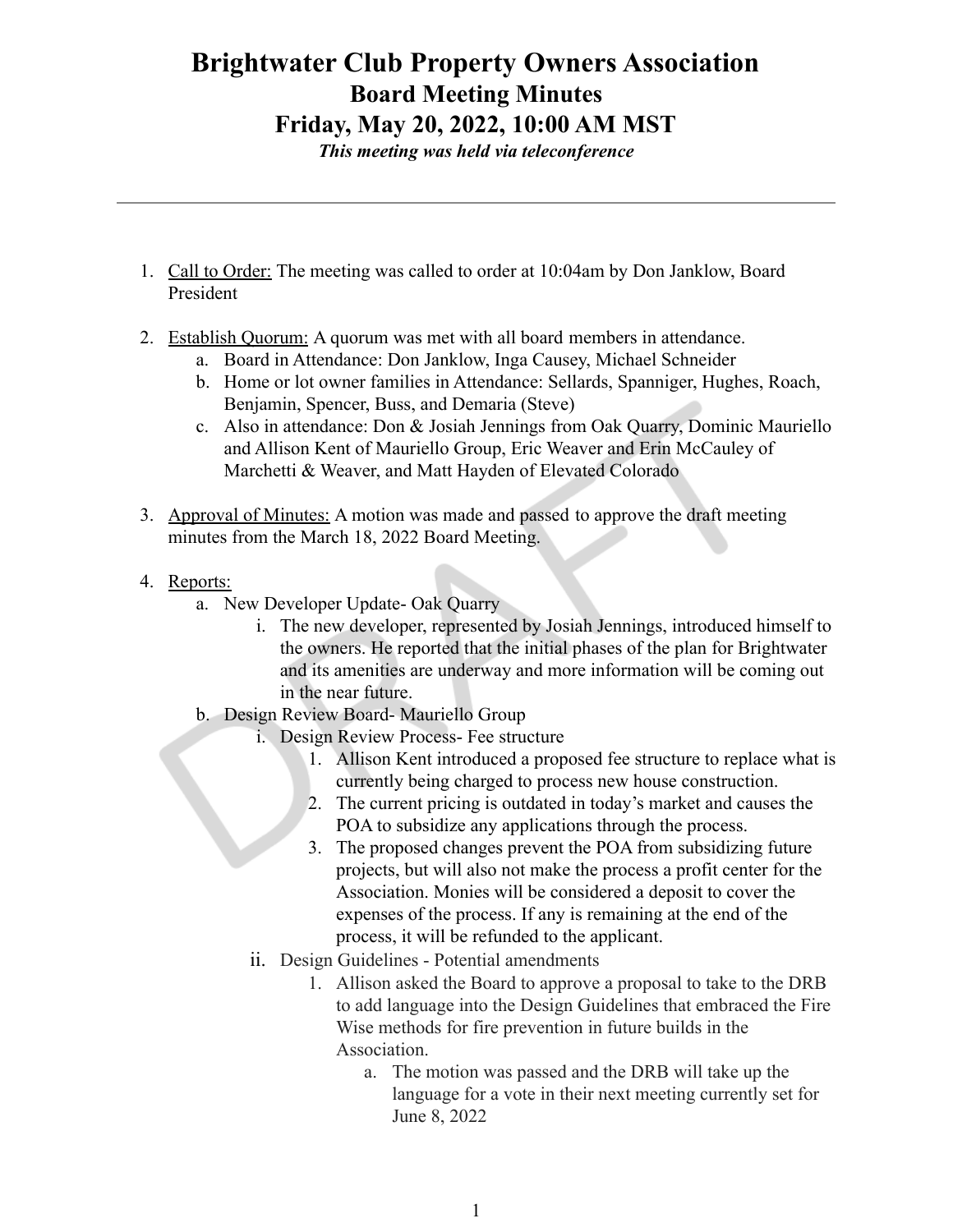- c. Community Liaison/Operations- Elevated Colorado
	- i. Matt Hayden spoke about the vendors he has bee meeting with since the last meeting- Land Trust to walk the open space that BWC is responsible for, electricians to fix burnt out lights and remount lanterns that were victims of the high wind events, lamp post painters, resetting of some street signs that fell over or are loose in the ground, and to address any gate issues. He also spoke to the renewed interest in Brightwater Club as several calls and emails were received looking to purchase, build, or for general information.
- d. Financial & Budget- Marchetti & Weaver
	- i. Eric Weaver reviewed the April 30, 2022 financials, Accounts Payable and Accounts Receivable for Brightwater Club and reported that Brightwater is in good financial standing with operating and reserve accounts.
	- ii. A motion was made and approved for the payment of the Accounts Payable
- 5. Member Forum/ Community Comment:
	- a. The new developer was asked if he could expand on any of the plans currently underway for Brightwater; was curious specifically about plans for the golf course and the size and price point they are looking at for newly built homes. Josiah Jennings stated that Robert Trent Jones Jr.'s firm has been contracted with for an assessment of the course at BWC and that discussions were underway for house sizes and pricing. He assured those attending the call that he would get more information out once it was ready to be presented, but that they are not yet at that point.
	- b. The Board was asked about some of the DRB processes and the newly proposed fee schedule. He wanted to know how a homeowner could find out about variances that had been allowed by the DRB to an individual homeowner. He was told that the best point of contact for all matters relating to BWC is still Matt Hayden with Elevated Colorado. Matt would investigate and get back to the homeowner making the inquiry, but at this time there was not a real-time method to have everyone be informed about these types of decisions being made in their processes. It was also stated that the newly rewritten Review Guidelines are much easier to understand and will avoid some of the conflicts created in the former versions and that the new makeup of the DRB should help avoid most variances in the future.
- 6. Adjournment: Having no other matters to discuss, the meeting was adjourned at 11:12am.

 $\mathcal{L}_\mathcal{L} = \{ \mathcal{L}_\mathcal{L} = \{ \mathcal{L}_\mathcal{L} = \{ \mathcal{L}_\mathcal{L} = \{ \mathcal{L}_\mathcal{L} = \{ \mathcal{L}_\mathcal{L} = \{ \mathcal{L}_\mathcal{L} = \{ \mathcal{L}_\mathcal{L} = \{ \mathcal{L}_\mathcal{L} = \{ \mathcal{L}_\mathcal{L} = \{ \mathcal{L}_\mathcal{L} = \{ \mathcal{L}_\mathcal{L} = \{ \mathcal{L}_\mathcal{L} = \{ \mathcal{L}_\mathcal{L} = \{ \mathcal{L}_\mathcal{$ *Administration and Management Provided By: Elevated Colorado Management Services, LLC PO Box 4352 Eagle, CO 81631, [elevatedcolorado.com](https://elevatedcolorado.com/), 970-471-3296*